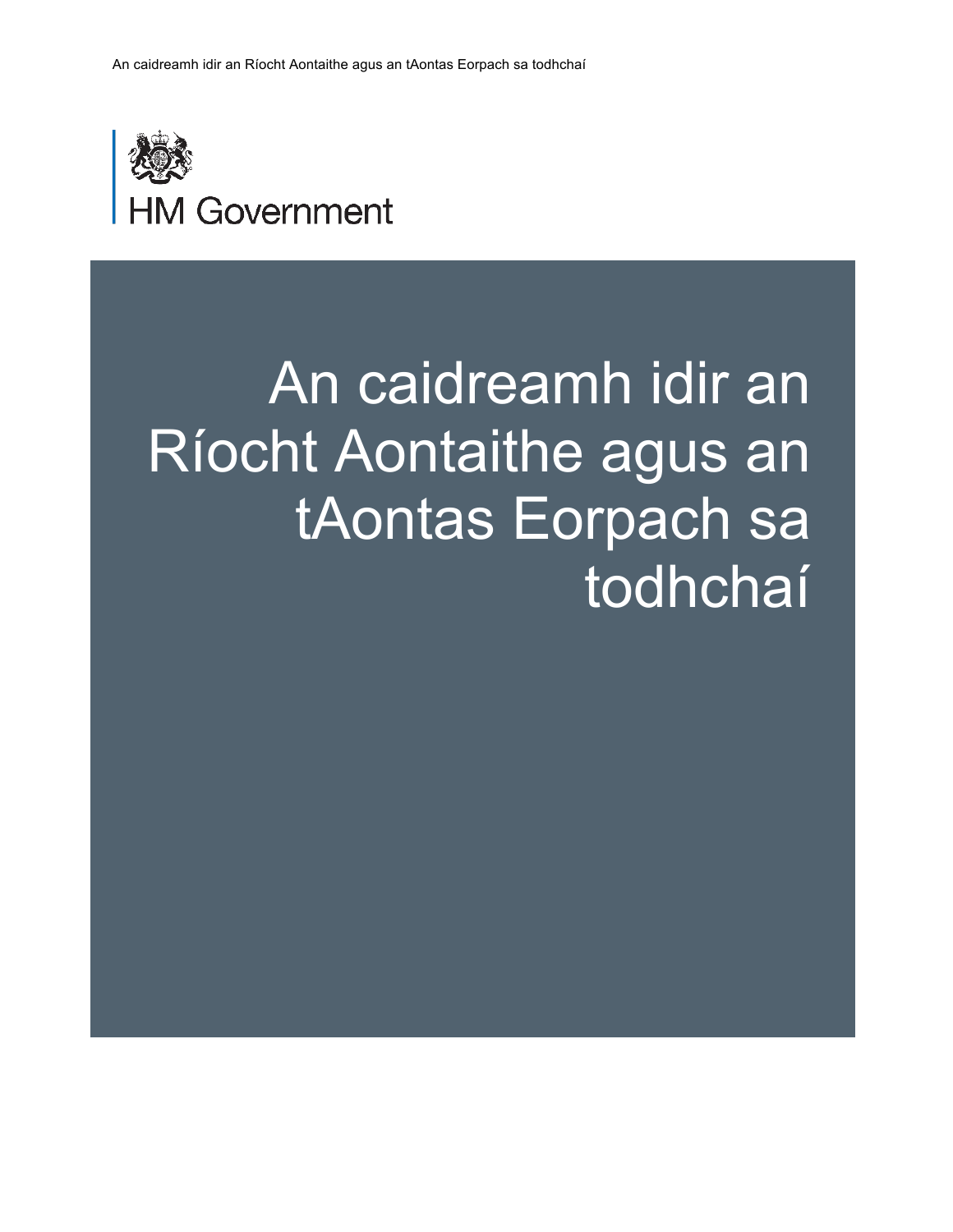# Achoimre Feidhmiúcháin

Fágfaidh an Ríocht Aontaithe **an tAontas Eorpach an 29 Márta 2019** agus leagfaidh sí amach cúrsa úr sa domhan.

Beidh **toradh reifreann 2016 seachadta** ag an Rialtas – an beart daonlathach is mó i stair na tíre seo. Beidh an chloch mhíle is tábhachtaí bainte amach aige ina phríomhmhisean – tír a oibríonn do chách a thógáil, ar tír í a bheidh níos láidre, níos córa, níos aontaithe agus níos réamhbhreathnaithí.

# **Fís mhionsonraithe**

Chun an misean sin a chomhlíonadh, tá togra mionsonraithe do **Brexit praiticiúil agus ar bhonn prionsabal** á chur chun cinn ag an Rialtas.

Is é an togra seo a thugann **bonn don fhís atá leagtha amach ag an bPríomh-Aire ag Lancaster House, i bhFlórans, ag an Mansion House agus in München**, agus a dtugann ar an gcaoi sin aghaidh ar na ceisteanna atá ardaithe ag an AE sna míonna idir seo agus sin – ag míniú conas a oibreodh an caidreamh, cad iad na tairbhí a bheadh ann don dá thaobh, agus an fáth a ndéanfadh sé ceannasacht na Ríochta Aontaithe chomh maith le féinriail AE a urramú.

Pacáiste atá ann go bunúsach faoina mbaintear amach **cothromaíocht úr chóir** idir cearta agus oibleagáidí.

Tá súil ag an Rialtas gurb é toradh an togra **go gcuirfear dlús leis an idirbheartaíocht**, agus an Ríocht Aontaithe agus an tAE ag obair le chéile an fómhar seo chun creat a fhorbairt agus a chomhaontú maidir leis an gcaidreamh sa todhchaí.

## **Brexit ar bhonn prionsabal**

Is ionann Brexit ar bhonn prionsabal agus **meas a léiriú ar thoradh an reifrinn** agus ar chinneadh an phobail seilbh a ghlacadh in athuair ar dhlíthe, ar theorainneacha agus ar airgead na Ríochta Aontaithe – agus é a dhéanamh ar bhealach a thacaíonn le cuspóirí níos leithne an Rialtais i gcúig phríomhréimse de shaol náisiúnta na Ríochta Aontaithe.

Maidir leis **an ngeilleagar**, caidreamh eacnamaíoch leathan agus láidir a fhorbairt leis an AE faoina n-uasmhéadófar rathúnas sa todhchaí ar aon dul le Straitéis Thionsclaíoch nua-aimseartha na Ríochta Aontaithe agus faoina n-íoslaghdófar cur isteach ar thrádáil idir an Ríocht Aontaithe agus an AE, rud a fhágfaidh go gcosnófar poist agus slite beatha – agus ag an am céanna an leas is fearr a bhaint as deiseanna trádála ar fud an domhain.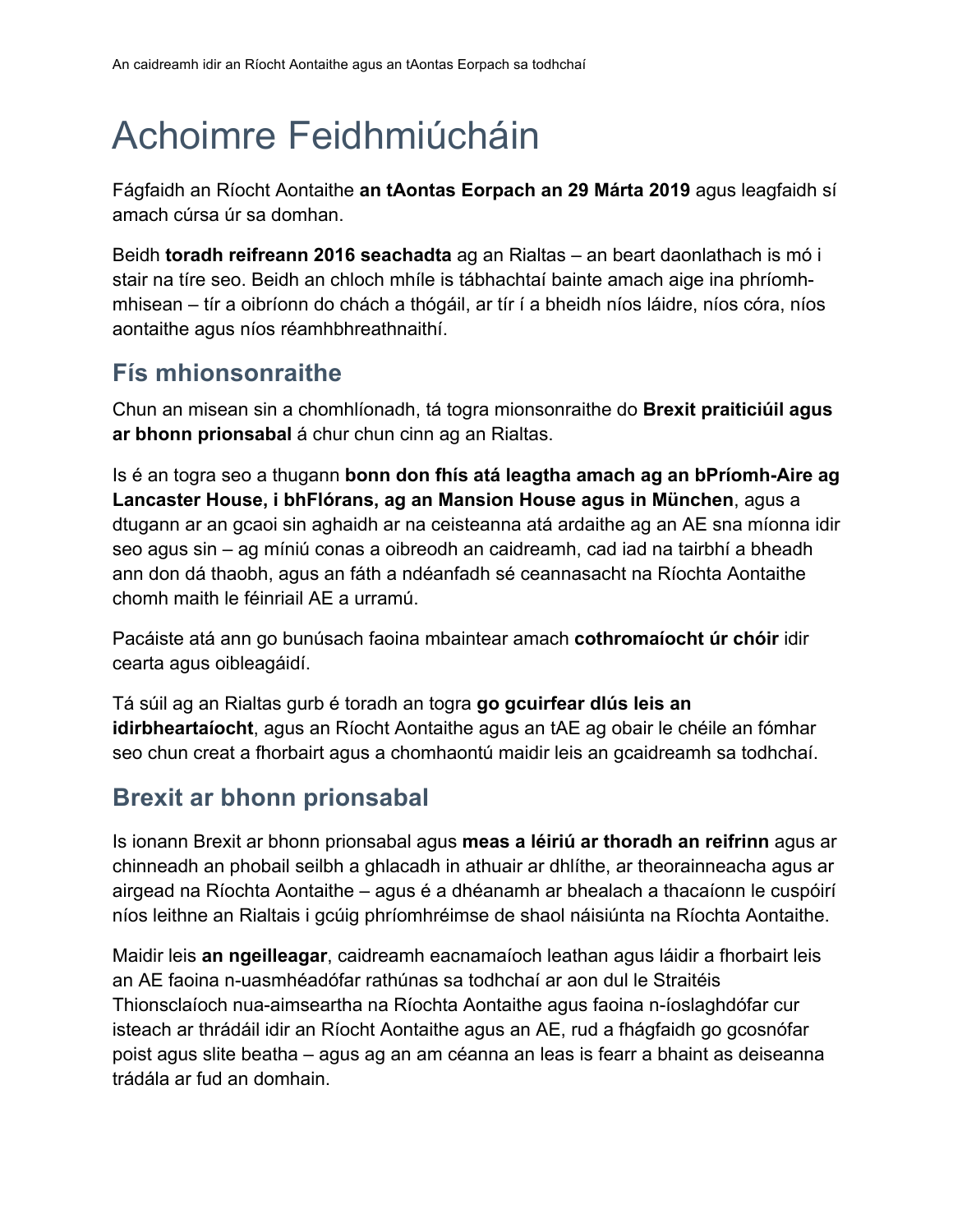Maidir le **pobail**, dul i ngleic le húdair imní shonracha a cuireadh in iúl sa reifreann trí dheireadh a chur le saorghluaiseacht agus córas úr inimirce a chur i bhfeidhm, beartais neamhspleácha úra a thabhairt isteach chun tacú le pobail feirmeoireachta agus iascaireachta, úsáid a bhaint as an gCiste Comhroinnte Rathúnais chun sraith úr athnuachana a thosú i mbailte agus i gcathracha na Ríochta Aontaithe, mar aon le saoránaigh a choinneáil sábháilte.

Maidir leis an **aontas**, gealltanais do Thuaisceart Éireann a chomhlíonadh tríd an bpróiseas síochána a chosaint agus teorainn chrua a sheachaint, sláine bhunreachtúil agus eacnamaíoch na Ríochta Aontaithe a chosaint, agus na cumhachtaí cuí a thabhairt do Dhún Éideann, Caerdydd agus Béal Feirste – agus`ag an am céanna, cinntiú nach mbeidh Spleáchríocha na Corónach, Giobráltar ná na Críocha eile Thar Lear thíos leis an gcomhaontú. Ba cheart a thabhairt faoi deara nach dtiocfaidh athrú ar bith ar a gcaidreamh seanbhunaithe leis an Ríocht Aontaithe.

Maidir leis an **daonlathas**, institiúidí an AE a fhágáil agus ceannasacht na Ríochta Aontaithe a fháil ar ais, agus ar an gcaoi sin cinntiú gurb iad siúd atá tofa ag na daoine a dhéanann na dlíthe agus gurb iad cúirteanna na Ríochta Aontaithe a dhéanann iad a fhorfheidhmiú, agus iad cuntasach go soiléir do mhuintir na Ríochta Aontaithe.

Maidir le **háit na Ríochta Aontaithe sa domhan**, leanúint leis an nuálaíocht agus smaointe úra a chur chun cinn, beartas eachtrach go hiomlán neamhspleách a chur chun cinn, agus oibriú i gcomhpháirt leis an AE chun luachanna comhpháirteacha na hEorpa maidir le daonlathas, oscailteacht agus saoirse a chur chun cinn agus a chosaint.

#### **Caidreamh úr**

Agus é ag fáil treorach ó na prionsabail sin, tá an Rialtas meáite ar **chaidreamh úr a fhorbairt a oibreoidh don Ríocht Aontaithe agus don AE**. Caidreamh a bheidh ann faoina bhfágfaidh an Ríocht Aontaithe an Margadh Aonair agus an tAontas Custaim chun deiseanna úra a shaothrú agus ról úr sa domhan a fhorbairt, agus ag an am céanna cosaint a thabhairt d'fhostaíocht, tacú le fás agus comhar slándála a choimeád.

Creideann an Rialtas nach mór do raon feidhme an chaidrimh úir seo a bheith níos leithne ná cinn eile atá ann idir an tAE agus tríú tír. Ba chóir **go léireodh sé stair láidir, dlúthnaisc, agus pointe tosaigh uathúil na Ríochta Aontaithe agus an AE**. Ní mór dó freisin fíorthairbhí fadtéarmacha a sheachadadh don dá thaobh, agus tacú le rathúnas agus slándáil i bpáirt – agus is é sin an fáth a bhfuil sé á mholadh ag an Rialtas go mbunófar an caidreamh ar chomhpháirtíocht eacnamaíoch agus ar chomhpháirtíocht slándála.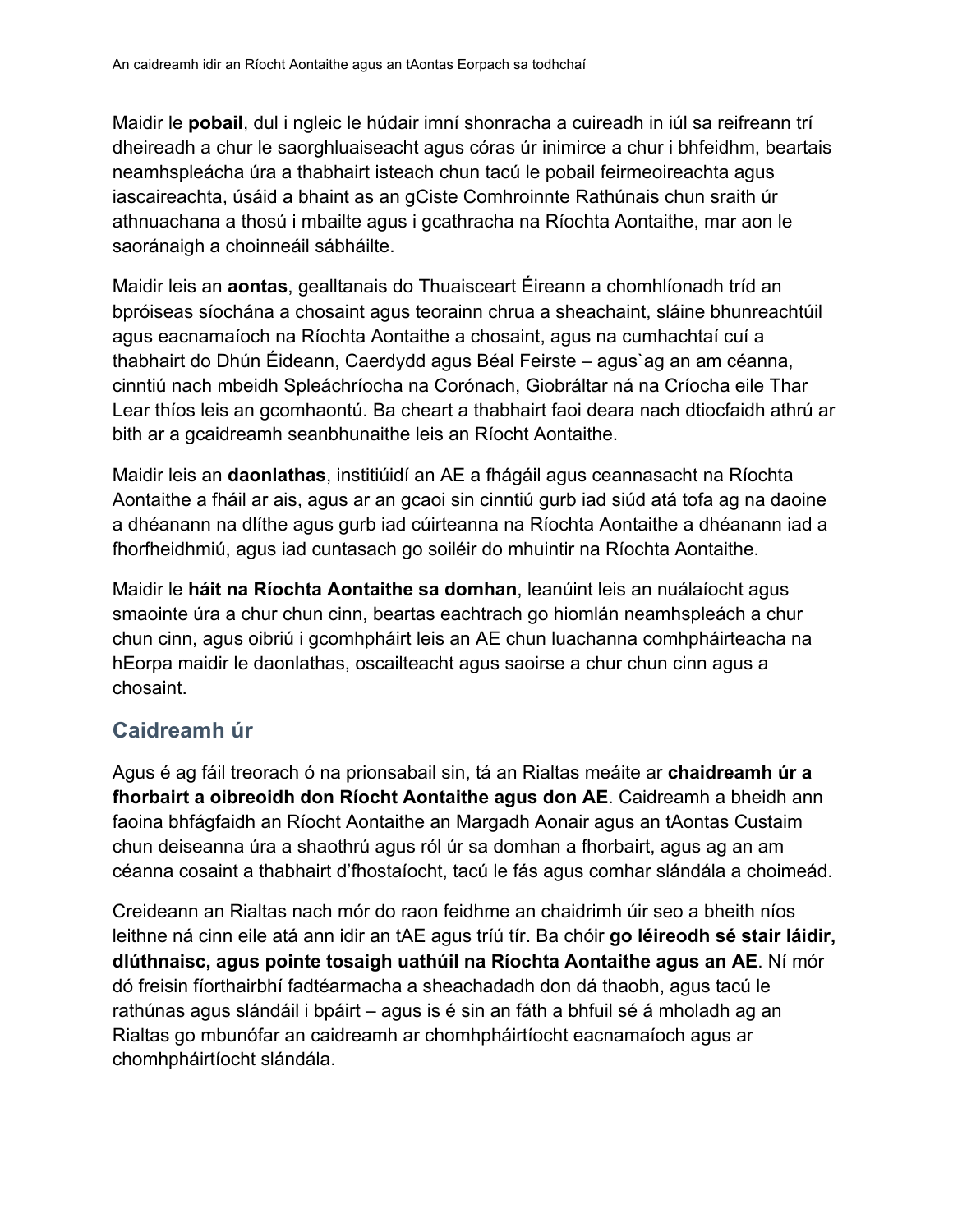Ní mór don chaidreamh idir an Ríocht Aontaithe agus an tAE sa todhchaí a bheith faisnéisithe ag **cur chuige freagrach i ndáil le teorainn chrua idir Tuaisceart Éireann agus Éire a sheachaint**, agus é sin a dhéanamh ar bhealach a léiríonn meas ar shláine bhunreachtúil agus eacnamaíoch na Ríochta Aontaithe agus ar fhéinriail an AE.

#### **Comhpháirtíocht eacnamaíoch**

Agus caidreamh trádála úra á dhearadh acu, ba cheart don Ríocht Aontaithe agus don AE mar sin díriú ar **rochtain leanúnach gan bac ag an teorainn a chinntiú ar mhargaí earraí a chéile**.

Chun an sprioc sin a bhaint amach, tá sé á mholadh ag an Rialtas **limistéar saorthrádála d'earraí** a bhunú. Chosnódh an limistéar saorthrádála sin **na slabhraí soláthair atá comhtháite go huathúil agus na próisis 'díreach in am'** atá forbartha ar fud na Ríochta Aontaithe agus an AE le 40 bliain anuas, mar aon leis na poist agus na slite beatha atá ag brath orthu. Chinnteodh sé sin gur féidir le gnólachtaí ar an dá thaobh leanúint orthu ag feidhmiú trína slabhraí luacha agus soláthair reatha. Sheachnódh sé sin an gá seiceálacha custaim agus rialála a bheith ag an teorainn, agus chiallódh sé nach mbeadh ar ghnólachtaí dearbhuithe custaim costasacha a chomhlánú. Agus d'fhágfadh sé nach mbeadh ach sraith amháin ceadanna agus údaruithe le déanamh ar tháirgí i gceachtar den dá mhargadh, sula ndíolfar iad.

D'fhágfadh an limistéar saorthrádála d'earraí go mbeadh an Ríocht Aontaithe agus an tAE **ábalta a ngealltanais i bpáirt do Thuaisceart Éireann agus d'Éirinn** a chomhlíonadh tríd an gcaidreamh a bheidh ann sa todhchaí ina iomláine.

Sheachnódh sé an gá a bheadh le teorainn chrua idir Tuaisceart Éireann agus Éire, gan dochar a dhéanamh do mhargadh inmheánach na Ríochta Aontaithe – agus é sin a dhéanamh ar bhealach a léiríonn meas iomlán do shláine Mhargadh Aonair an AE, don Aontas Custaim, agus dá chreat bunaithe ar rialacha.

Ba cheart go mbeadh **na dlúthshocruithe sin maidir le hearraí in éineacht le socruithe úra do sheirbhísí agus cúrsaí digiteacha**, agus an tsaoirse a thabhairt don Ríocht Aontaithe a bhealach féin a leagan amach sna réimsí is tábhachtaí dá gheilleagar. Is mian leis an Rialtas bacainní úra ar thrádáil idir an Ríocht Aontaithe agus an tAE a íoslaghdú, agus tá súil aige go n-oibreoidh an dá thaobh le chéile chun iad a laghdú tuilleadh le himeacht ama – ach admhaíonn sé go mbeidh níos mo bacainní ar rochtain na Ríochta Aontaithe ar mhargadh an AE ná mar atá inniu ann.

Ar deireadh, ní mór tacú le caidreamh domhain cosúil leis seo trí fhorálacha lena dtabharfar muinín don dá thaobh **go mbeidh an trádáil atá á éascú aige oscailte agus cóir**. Tá tiomantais fhrithpháirteacha á moladh mar sin ag an Rialtas faoina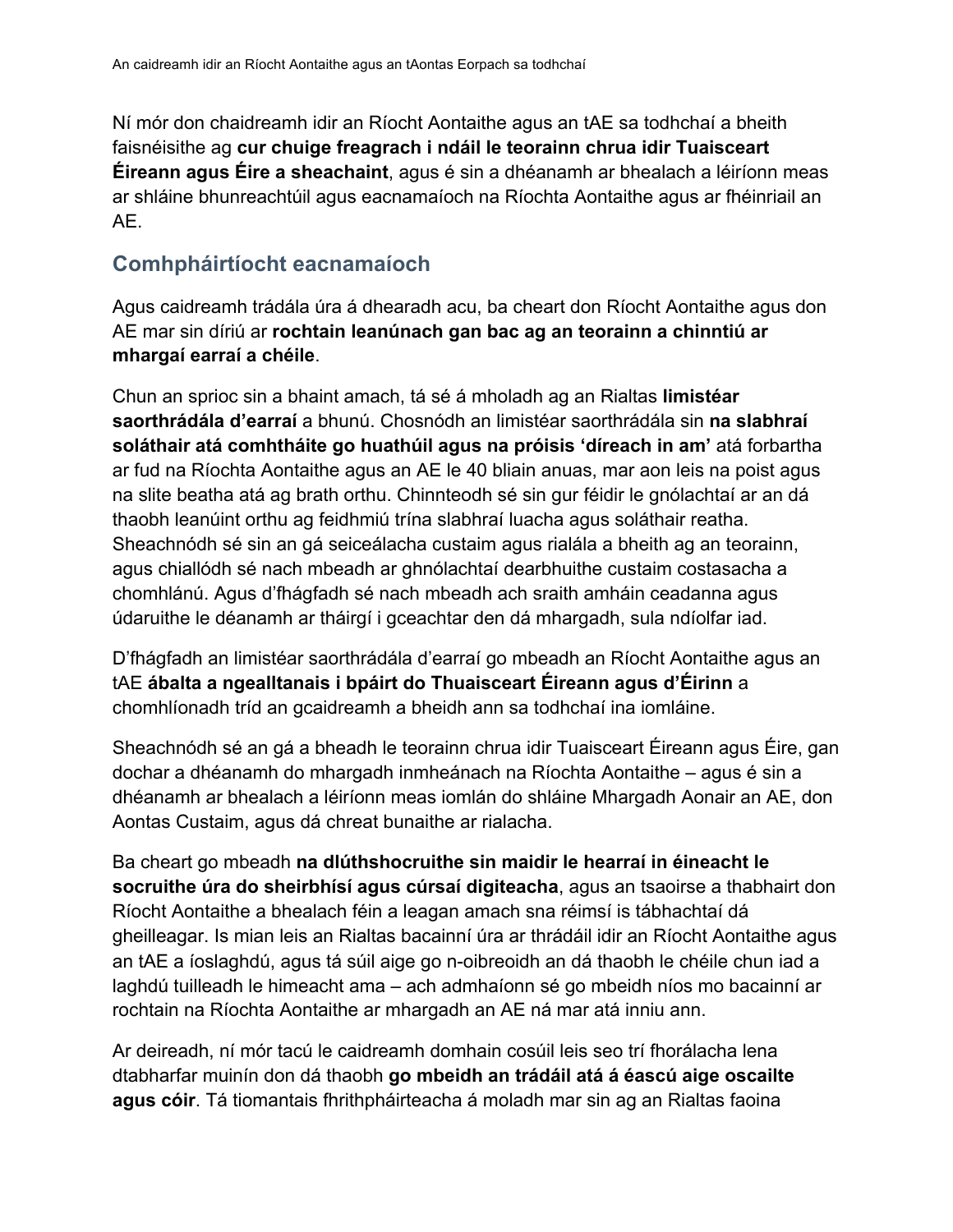gcinnteofar go mbeidh gnólachtaí na Ríochta Aontaithe in ann dul san iomaíocht go cóir ar bhonn leanúnach i margaí an AE, agus go mbeidh gnólachtaí AE atá i mbun feidhme sa Ríocht Aontaithe in ann déanamh amhlaidh.

Ar an mbonn sin, is í an fhís atá ag an Rialtas **comhpháirtíocht eacnamaíoch** a bheith ann a n-áireofar léi:

• leabhar rialacha comhchoiteanna le haghaidh **earraí, lena n-áirítear agraibhia**, nach gcumhdófar ann ach na rialacha sin is gá chun trádáil gan bhac a chinntiú ag an teorainn – rud a chiallaíonn go ndéanfadh an Ríocht Aontaithe rogha roimh ré tiomnú trí chonradh do chomhchuibhiú leanúnach le rialacha ábhartha an AE, leis na rialacha ar fad atá reachtaithe ag an bParlaimint nó ag na reachtais déabhlóidithe;

• rannpháirtíocht na Ríochta Aontaithe **sna gníomhaireachtaí AE sin a sholáthraíonn údaruithe d'earraí** in earnálacha ardrialála – eadhon, an Ghníomhaireacht Eorpach Ceimiceán, an Ghníomhaireacht Eorpach um Shábháilteacht Eitlíochta agus an Ghníomhaireacht Leigheasra Eorpach – ag glacadh le rialacha na ngníomhaireachtaí sin agus ag déanamh ranníocaíochta dá gcostais, faoi shocruithe úra lena n-aithnítear nach mbeidh an Ríocht Aontaithe ina Bhallstát;

• tabhairt isteach céimnithe **Socraithe Custaim Éascaithe** faoina mbainfear as an gá le seiceálacha agus rialuithe custaim idir an Ríocht Aontaithe agus an tAE amhail is gur críoch custaim chomhcheangailte a bhí iontu, rud a chuirfeadh ar chumas na Ríochta Aontaithe a taraifí féin a rialú do thrádáil leis an gcuid eile den domhan agus a chinnteodh gur íoc gnólachtaí an taraif cheart, nó nár íoc siad taraif ar bith; thiocfadh feidhm leis sin i gcéimeanna de réir mar a chuirfidh an dá thaobh na hullmhúcháin riachtanacha i gcrích;

• i gcomhcheangal le **gan taraifí ar bith ar earraí ar bith**, sheachnófaí aon bhac úr ag an teorainn leis na socruithe sin, agus chosnófaí na slabhraí soláthair comhtháite a théann trasna na Ríochta Aontaithe agus an tAE, rud a d'fhágfadh go gcosnófaí na poist agus na slite beatha a dtacaíonn siad leo;

• socruithe úra maidir le **seirbhísí agus cúrsaí digiteacha**, rud a fhágfaidh go mbeidh saoirse rialála ann sna réimsí is mó tábhachta do gheilleagar seirbhís-bhunaithe na Ríochta Aontaithe. Chinnteoidh sé sin go mbeidh an Ríocht Aontaithe in ann an leas is fearr a bhaint as tionscail na todhchaí, rud a bheidh ag teacht le Straitéis Thionsclaíoch nua-aimseartha na Ríochta Aontaithe, agus ag an am céanna ag aithint nach mbeidh na leibhéil reatha rochtana ag an Ríocht Aontaithe ná ag an AE ar mhargaí a chéile;

• socruithe úra eacnamaíocha agus rialála do **sheirbhísí airgeadais** faoina gcoinneofar comhthairbhí na margaí comhtháite agus faoina gcosnófar an chobhsaíocht airgeadais agus, ag an am céanna, faoina léireofar meas ar cheart na Ríochta Aontaithe agus an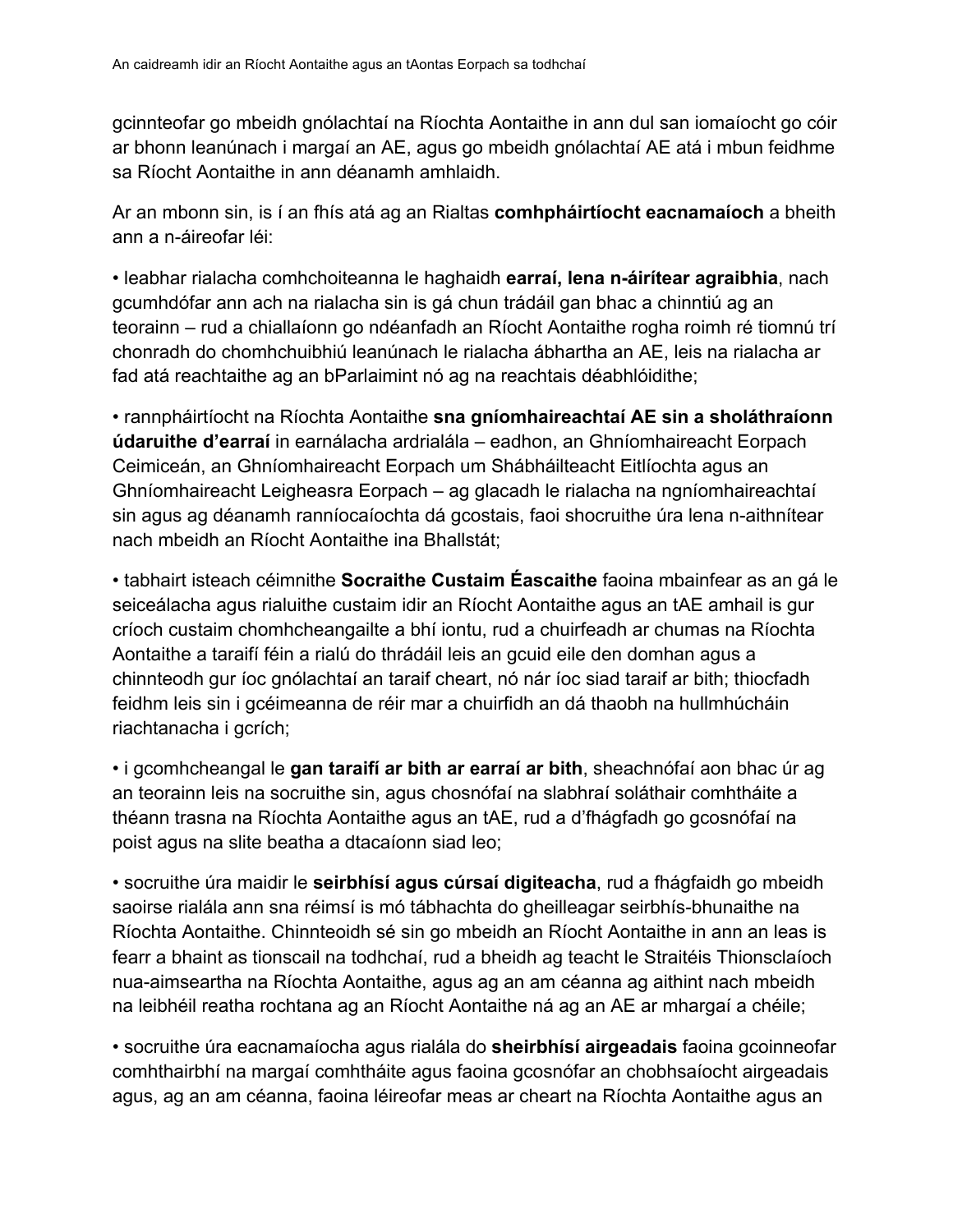AE rochtain ar a margaí féin a rialú –tugtar faoi deara nach mbeidh na socruithe sin ina macasamhail ar chórais pasanna an AE;

• comhoibriú leanúnach maidir le **fuinneamh agus iompar** – an Margadh Aonair Leictreachais i dTuaisceart Éireann agus in Éirinn a choimeád, comhar leathan a lorg maidir le fuinneamh, comhaontú aeriompair a fhorbairt, agus iniúchadh a dhéanamh ar shocruithe frithpháirteacha do tharlóirí bóthair agus d'oibreoirí iompair paisinéirí;

• **creat úr** faoina léirítear meas ar an Ríocht Aontaithe a bheith ag rialú a teorainneacha féin agus faoina gcuirtear ar chumas shaoránaigh na Ríochta Aontaithe agus an AE leanúint ag taisteal chuig tíortha a chéile, agus do ghnólachtaí agus do ghairmithe leanúint le seirbhísí a sholáthair – i gcomhréir leis na socruithe a d'fhéadfadh an Ríocht Aontaithe a bheith ag iarraidh a thairiscint do dhlúthpháirtithe trádála amach anseo; agus

• i bhfianaise doimhneacht na comhpháirtíochta sin, forálacha ceangailteacha lena ráthaítear **timpeallacht trádála oscailte agus chóir** – ag tiomnú do leabhar rialacha comhchoiteanna le haghaidh cúnamh stáit a chur i bhfeidhm, socruithe comhoibríocha a bhunú idir rialtóirí maidir le hiomaíocht, agus a aontú go gcoinneofar ardchaighdeáin trí fhorálacha neamh-chúlchéimnithe i réimsí lena n-áirítear an comhshaol agus rialacha fostaíochta, rud a bheidh ag teacht gealltanais láidre intíre na Ríochta Aontaithe.

Faoina leithéid de chomhpháirtíocht, **chomhlíonfadh an Ríocht Aontaithe agus an tAE a ngealltanais do Thuaisceart Éireann agus d'Éirinn tríd an gcaidreamh foriomlán amach anseo**: sláine bhunreachtúil agus eacnamaíoch na Ríochta Aontaithe a choinneáil; a bheith dílis do litir agus spiorad Chomhaontú Bhéal Feirste ('Aoine an Chéasta'); agus a chinntiú nach gá úsáid a bhaint as an téacs oibriúcháin dlíthiúil a mbeidh an Ríocht Aontaithe ag dul i mbun comhaontaithe leis an AE i ndáil leis an réiteach 'cúlstop' a bheadh ina chuid den Chomhaontú Aistarraingthe.

Agus cé go bhfuil an méid atá á mholadh ag an Rialtas uaillmhianach ina fhairsinge agus ina dhoimhneacht, tá sé inoibrithe chomh maith agus dílis do thoradh an reifrinn – **meas iomlán a léiriú ar cheannasacht na Ríochta Aontaithe, díreach mar a léiríonn sé meas ar fhéinriail an AE** – agus an ceart ag an bParlaimint cinneadh a dhéanamh faoin reachtaíocht a nglacfaidh sí léi sa todhchaí, agus ag tabhairt aitheantais don fhéidearthacht go bhféadfadh impleachtaí comhréireacha a bheith i gceist d'oibriú an chaidrimh amach anseo sa chás go bhfuil leabhar rialacha comhchoiteanna ag an Ríocht Aontaithe agus ag an AE.

Go hachomair, léiríonn an togra seo **cothromaíocht chóir agus réadúil** don chaidreamh trádála idir an Ríocht Aontaithe agus an AE sa todhchaí – ceann a dtabharfadh cosaint do phoist agus do shlite beatha, agus a bheadh ina údar do thoradh a bheadh ar leas an dá thaobh.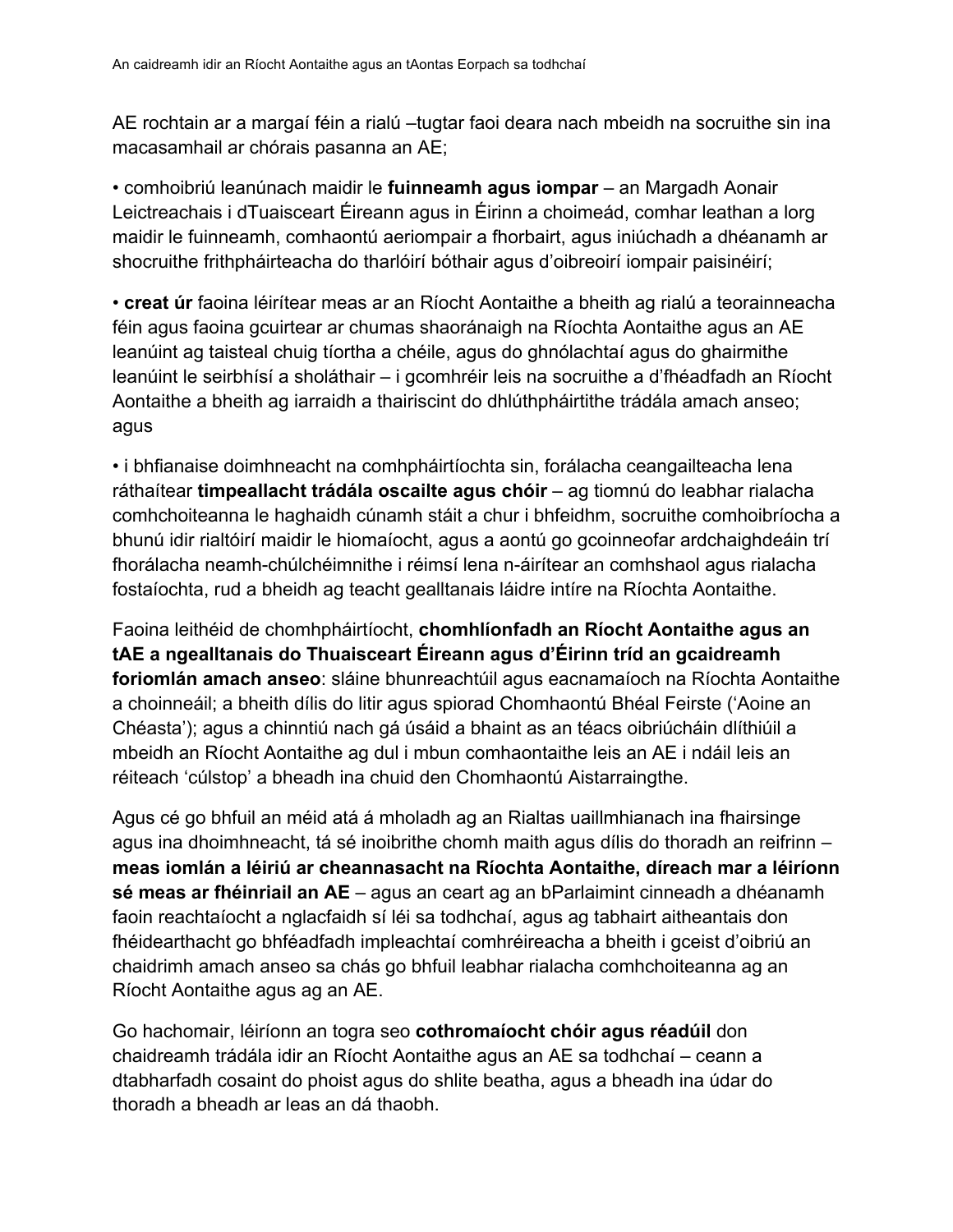#### **Comhpháirtíocht slándála**

Is ionann slándáil na hEorpa agus slándáil na Ríochta Aontaithe, agus is mar sin a bheidh sé. Sin an fáth go bhfuil **gealltanas gan choinníoll** déanta ag an Rialtas chun í a choimeád.

Le linn bhallraíocht na Ríochta Aontaithe den AE, **d'oibrigh sí le gach Ballstát chun sraith shuntasach uirlisí a fhorbairt a thacaíonn le hinniúlachtaí oibriúcháin comhcheangailte na Ríochta Aontaithe agus an AE**, agus a chuidíonn le saoránaigh a choinneáil sábháilte.

Tá sé tábhachtach go leanfaidh an Ríocht Aontaithe agus an tAE den chomhar sin, agus go seachnófar bearnaí san inniúlacht oibriúcháin i ndiaidh don Ríocht Aontaithe fágáil.

Ní bheidh an Ríocht Aontaithe ina chuid de chomhbheartais an AE a thuilleadh i ndáil le gnóthaí eachtracha, cosanta, slándála, ceartais ná baile.

Ina áit sin, tá comhpháirtíocht slándála úr á moladh ag an Rialtas ina gcoimeádtar dlúthchomhar – mar de réir mar atá **an domhan ag athrú, tá na bagairtí a bhfuil aghaidh le tabhairt ag an Ríocht Aontaithe agus ag AE araon orthu ag athrú freisin**.

Ar an mbonn sin, is í fís an Rialtais comhpháirtíocht slándála a mbeidh na nithe seo a leanas i gceist léi:

• **inniúlachtaí oibriúcháin** reatha a choimeád a mbaineann an Ríocht Aontaithe agus an tAE leas astu chun a saoránaigh a chosaint, lena n-áirítear cumas gníomhaireachtaí forfheidhmiúcháin dlí sonraí agus faisnéis ríthábhachtach a roinnt agus tabhairt faoi chomhar praiticiúil chun coiriúlacht agus sceimhlitheoireacht thromchúiseach a imscrúdú – agus iad ag comhoibriú ar bonn na n-uirlisí agus na mbeart atá ann cheana, agus ag leasú reachtaíochta agus cleachtais oibriúcháin de réir mar is gá agus de réir mar a chomhaontaítear chun comhsheasmhacht oibriúcháin idir an Ríocht Aontaithe agus an tAE a chinntiú;

• **rannpháirtíocht na Ríochta Aontaithe i bpríomhghníomhaireachtaí** lena n-áirítear Europol agus Eurojust – faoina ndéantar foráil do bhealach éifeachtach agus éifeachtúil chun saineolas agus faisnéis a roinnt, agus oifigigh forfheidhmiúcháin dlí agus saineolaithe dlíthiúla ag obair as lámha a chéile chun go mbeidh siad in ann oibríochtaí agus imeachtaí breithiúnacha a chomhordú gan mhoill – ag glacadh le rialacha na ngníomhaireachtaí sin agus ag déanamh ranníocaíochta dá gcostais faoi shocruithe úra lena n-aithnítear nach mbeidh an Ríocht Aontaithe ina Bhallstát;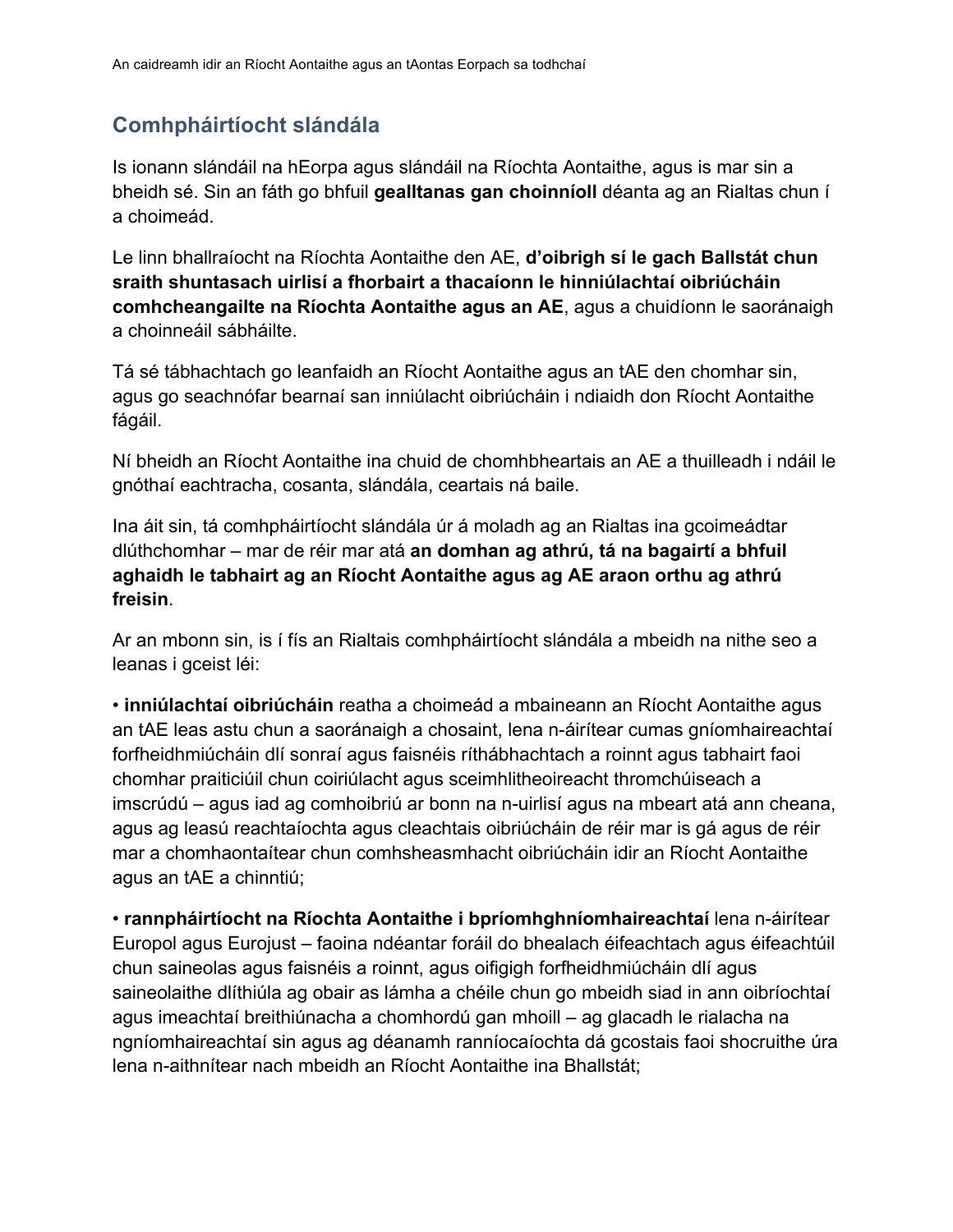• socruithe chun **saincheisteanna maidir le beartas eachtrach, cosanta agus forbartha a chomhordú** – ag gníomhú le chéile chun dul i ngleic le roinnt de na dúshláin is mó ar domhan sa chás go bhfuil sé níos éifeachtaí oibriú le chéile, agus leanúint le leas a bhaint as sócmhainní suntasacha, faisnéis agus inniúlachtaí na Ríochta Aontaithe chun luachanna na hEorpa a chosaint agus a chur chun cinn;

• **comh-inniúlacht a fhorbairt**, ag tacú le héifeachtúlacht agus idir-inoibritheacht airm na Ríochta Aontaithe agus an AE, agus ag cur borradh faoi iomaíochas thionscail chosanta na hEorpa chun go gcuirfear ar a gcumas dul i ngleic leis na bagairtí reatha agus amach anseo; agus

• **comhoibriú níos leithne**, ag glacadh cur chuige 'an bhealaigh iomláin' chun dul i ngleic le cúiseanna na himirce neamhdhleathaí, plé straitéiseach a bhunú maidir le cibearshlándáil, agus creat a chur i bhfeidhm chun tacú le comhar maidir le frithsceimhlitheoireacht, tacaíocht agus saineolas a thabhairt maidir le cosaint shibhialta agus oibriú le chéile ar shlándáil sláinte.

#### **Comhar leathan agus comhar eile**

Ar deireadh, creideann an Rialtas gur cheart go gcuimseofar sa chaidreamh a bheidh ann sa todhchaí réimsí comhair atá lasmuigh den dá phríomh-chomhpháirtíocht, ach atá fós ríthábhachtach don Ríocht Aontaithe agus don AE. Áirítear leo sin:

• cosaint **sonraí pearsanta**, ag cinntiú go n-éascóidh an caidreamh sa todhchaí saorshreabhadh leanúnach sonraí chun tacú le gníomhaíocht gnólachtaí agus le comhoibriú slándála, agus a uasmhéadaíonn cinnteacht do ghnólachtaí;

• iarrachtaí chomhchoiteanna chun tuiscint níos fearr a fháil ar shaolta na ndaoine atá ina gcónaí idir laistigh agus lasmuigh de theorainneacha na hEorpa agus iad a fheabhsú - **comhaontuithe comhoibríocha** a bhunú maidir le heolaíocht agus nuálaíocht, cultúr agus oideachas, forbairt agus gníomhaíocht idirnáisiúnta, taighde agus forbairt cosanta, agus spás, ionas gur féidir leis an Ríocht Aontaithe agus an tAE leanúint leis an obair i gcomhar sna réimsí sin, lena n-áirítear trí chláir AE, agus an Ríocht Aontaithe ag tabhairt ranníocaíochtaí airgeadais iomchuí; agus

• **iascaireacht**, socruithe úra a chur i bhfeidhm le haghaidh idirbheartaíocht bhliantúil maidir le rochtain ar uiscí agus deiseanna iascaireachta a roinnt bunaithe ar mhodhanna níos córa agus níos eolaíche – agus an Ríocht Aontaithe a bheith ina stát cósta neamhspleách.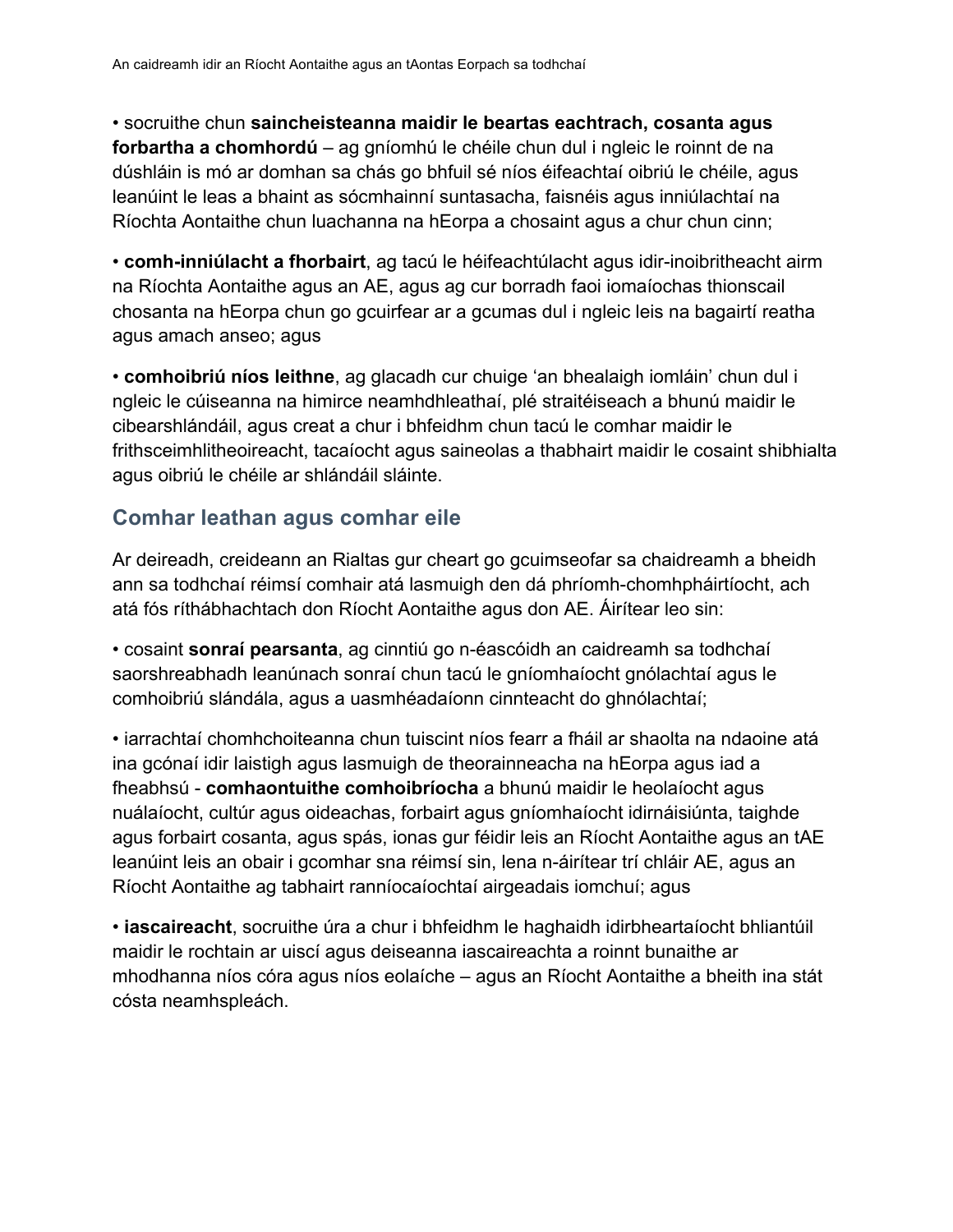# **Brexit praiticiúil**

Chun an cineál caidrimh a theastaíonn chun rathúnas a chinntiú don Ríocht Aontaithe agus don AE a sheachadadh, agus slándáil shaoránaigh na Ríochta Aontaithe agus an AE a choimeád, **ní mór don dá thaobh a bheith cinnte gur féidir leo muinín a bheith acu as na gealltanais atá tugtha acu dá chéile, agus a bheith in ann brath orthu**.

Chun taca a chur faoin gcaidreamh sa todhchaí mar sin, tá an Rialtas ag moladh **comhshocruithe institiúideacha** a dhéanamh lena ndéanfar soláthar do chuntasaíocht dhaonlathach iomchuí, lenar féidir an caidreamh a fhorbairt le himeacht ama, go mbeifear in ann comhar a bhainistiú go héifeachtach agus a chur ar chumas na Ríochta Aontaithe agus an AE dul i ngleic le saincheisteanna de réir mar a thagann siad chun cinn.

Chinnteodh na socruithe sin, a d'fhéadfadh a bheith i bhfoirm Comhaontaithe Comhlachais, go mbeadh **an réiteach úr inbhuanaithe** – ag obair do shaoránaigh na Ríochta Aontaithe agus an AE anois agus sa todhchaí.

Dhéanfaidís foráil **d'idirphlé rialta idir ceannairí agus airí na Ríochta Aontaithe agus an AE**, a bheidh ar cóimhéid le doimhneacht an chaidrimh amach anseo agus a aithneodh suntasacht sheasamh domhanda a chéile.

**Thacóidís le feidhmiú réidh an chaidrimh**, ag cur taca faoi chineálacha éagsúla comhair rialála idir an Ríocht Aontaithe agus an AE.

Sa chás go raibh gealltanas tugtha ag an Ríocht Aontaithe don AE, lena n-áirítear sna réimsí sin a bhfuil an Rialtas ag moladh go mbeadh na Ríocht Aontaithe fós ina páirtí i leabhar rialacha comhchoiteanna, bheadh próiseas soiléir ann chun na rialacha ábhartha a nuashonrú, ar próiseas é a léirigh meas ar cheannasacht na Ríochta Aontaithe agus faoinár soláthraíodh do mhionscrúdú Parlaiminte.

D'áireofaí ar na socruithe **bealach láidir agus cuí chun díospóidí a réiteach**, lena náirítear trí Chomhchoiste agus ina lán réimsí trí eadráin neamhspleách cheangailteach. Dhéanfaí freastal ar ról Chúirt Bhreithiúnais an Aontais Eorpaigh trí chomh-nós imeachta tagartha mar léirmhínitheoir ar rialacha AE, ach bheadh sé bunaithe ar an bprionsabal nach féidir le cúirt páirtí amháin na díospóidí idir an dá pháirtí a réiteach.

Agus chinnteoidís **go léirmhíneodh** an Ríocht Aontaithe agus an tAE **na rialacha go comhsheasmhach** – le cearta forfheidhmithe sa Ríocht Aontaithe ag cúirteanna na Ríochta Aontaithe agus san AE ag cúirteanna an AE, mar aon le gealltanas go dtabharfadh cúirteanna na Ríochta Aontaithe aird chuí do chás-dlí an AE sna réimsí sin amháin inar lean an Ríocht Aontaithe le leabhar rialacha comhchoiteanna a chur i bhfeidhm.